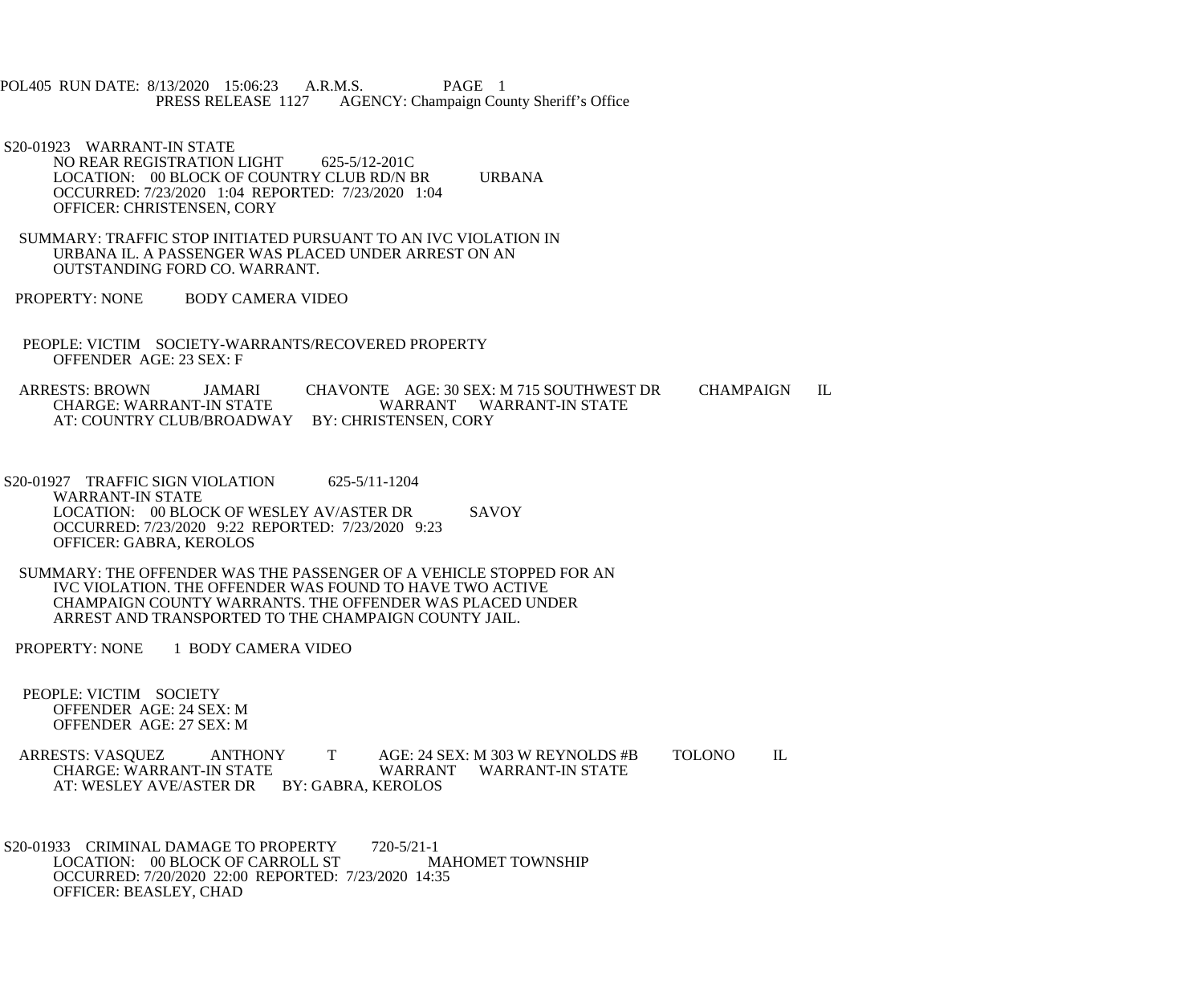POL405 RUN DATE: 8/13/2020 15:06:23 A.R.M.S. PAGE 2 PRESS RELEASE 1127 AGENCY: Champaign County Sheriff's Office

 SUMMARY: RESPONDED FOR REPORT OF CRIMINAL DAMAGE TO A PARKED VEHICLE. UPON MY ARRIVAL, RP ADVISED SOMETIME BETWEEN 07/ 20/20 (2200HRS) AND 07/23/20 (1435HRS), UNKNOWN SUSPECT(S) BROKE OUT HER FRONT PASSENGER SIDE WINDOW TO HER VEHICLE. NO OTHER DAMAGE WAS NOTED AND NOTHING WAS TAKEN. RP HAD NO SUSPECT INFORMATION AND BELIEVED THE INCIDENT OCCURRED SOMETIME OVER THE EVENING HOURS. REPORT TAKEN.

PROPERTY: DAMAGED 1 WINDOW

 OFFENDER SEX: RACE: HEIGHT: 000 WEIGHT: 000 HAIR: EYES: VICTIM AGE: 65 SEX: F MAHOMET IL

- S20-01934 BATTERY-DOMESTIC 720-5/12-3.2 LOCATION: 00 BLOCK OF WALTERS DR CHAMPAIGN TOWNSHIP OCCURRED: 7/23/2020 16:05 REPORTED: 7/23/2020 16:06 OFFICER: VERCLER, JEFF
- SUMMARY: SUSPECT WAS CONFRONTED BY HIS MOTHER FOR SMOKING MARIJUANA OUTSIDE IN THE FRONT YARD OF PARENT'S RESIDENCE. SUSPECT BECAME ANGRY AND PUSHED/PUNCHED HIS MOTHER ONCE IN HER ARM. THE SHERIFF'S OFFICE HAD RESPONDED MULTIPLE TIMES IN THE PAST SEVERAL MONTHS FOR DOMESTIC ISSUES BETWEEN THE SON AND HIS FATHER. THE SUSPECT WAS PLACED UNDER ARREST FOR DOMESTIC BATTERY AND TAKEN TO JAIL.

PROPERTY: NONE BODY CAMERA VIDEO

 OFFENDER AGE: 19 SEX: M VICTIM AGE: 43 SEX: F CHAMPAIGN IL

ARRESTS: BWANDUNDU EXAUCE M AGE: 19 SEX: M 2206 WALTERS CHAMPAIGN IL<br>CHARGE: BATTERY-DOMESTIC 720-5/12-3.2 BATTERY-DOMESTIC TIC 720-5/12-3.2 BATTERY-DOMESTIC<br>BY: VERCLER, JEFF AT: WALTERS DRIVE

 S20-01936 WARRANT-IN STATE LOCATION: 00 BLOCK OF PRAIRIEVIEW RD N MAHOMET TOWNSHIP OCCURRED: 7/23/2020 18:01 REPORTED: 7/23/2020 18:01 OFFICER: METZLER, JEFFREY

- SUMMARY: DEPUTIES WERE DISPATCHED TO CANDLEWOOD ESTATES TRAILER PARK IN THE TOWNSHIP OF MAHOMET FOR A REPORT OF A WANTED PERSON.
- PROPERTY: NONE 1 BODY CAMERA VIDEO

PEOPLE: VICTIM SOCIETY-WARRANTS/RECOVERED PROPERTY